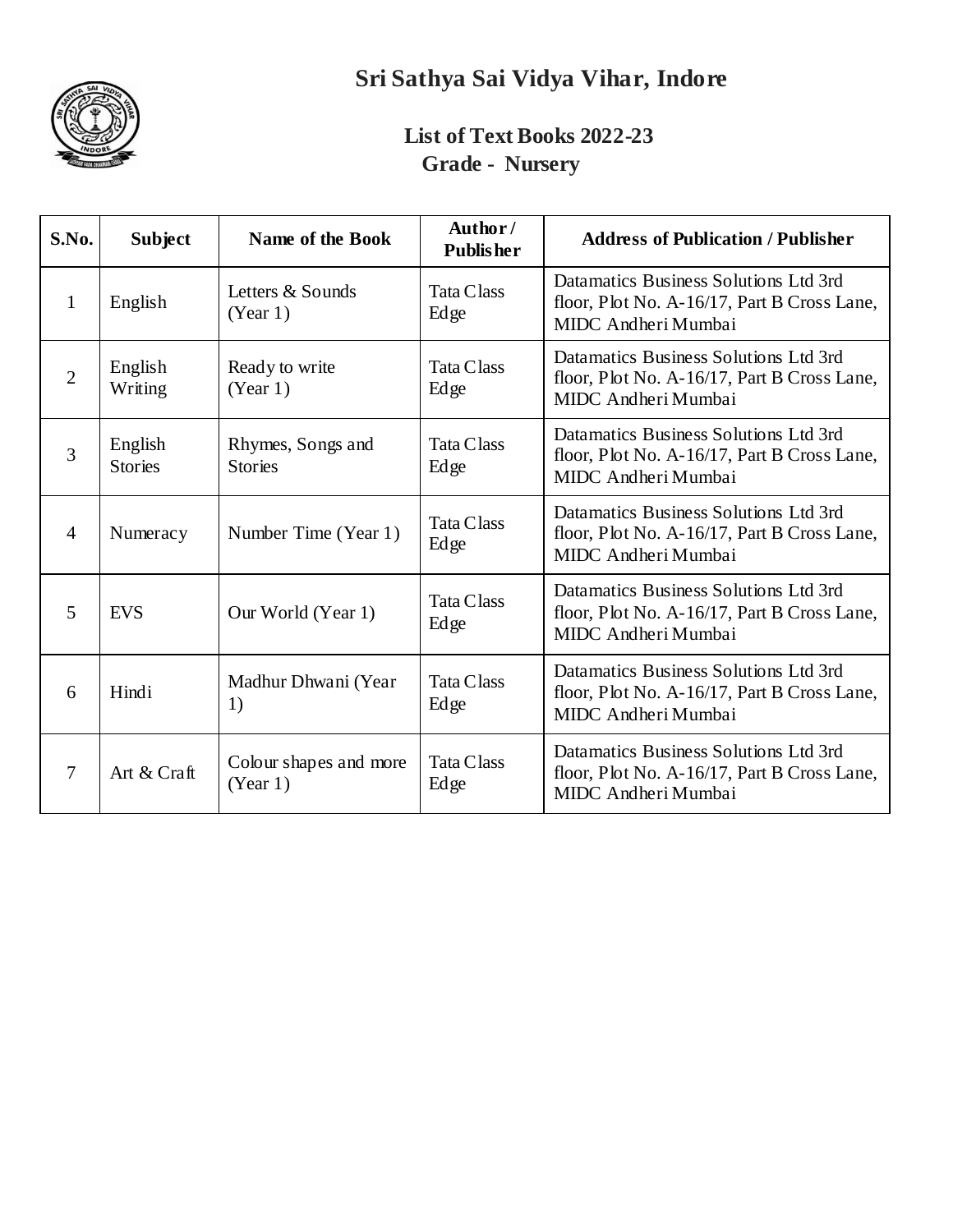

# **Sri Sathya Sai Vidya Vihar, Indore**

#### **List of Text Books 2022-23 Grade - Jr. Montessori**

| S.No.          | <b>Subject</b>            | Name of the Book                      | Author/<br><b>Publisher</b> | <b>Address of Publication / Publisher</b>                                                                   |
|----------------|---------------------------|---------------------------------------|-----------------------------|-------------------------------------------------------------------------------------------------------------|
| 1              | Literacy                  | Letters & Sounds Book<br>$1$ (Year 2) | <b>Tata Class</b><br>Edge   | Datamatics Business Solutions Ltd 3rd<br>floor, Plot No. A-16/17, Part B Cross Lane,<br>MIDC Andheri Mumbai |
| $\overline{2}$ | Literacy                  | Letters & Sounds Book<br>$2$ (Year 2) | <b>Tata Class</b><br>Edge   | Datamatics Business Solutions Ltd 3rd<br>floor, Plot No. A-16/17, Part B Cross Lane,<br>MIDC Andheri Mumbai |
| 3              | English<br>Writing        | Ready to Write                        | <b>Tata Class</b><br>Edge   | Datamatics Business Solutions Ltd 3rd<br>floor, Plot No. A-16/17, Part B Cross Lane,<br>MIDC Andheri Mumbai |
| $\overline{4}$ | English<br><b>Stories</b> | Rhymes, Songs and<br><b>Stories</b>   | <b>Tata Class</b><br>Edge   | Datamatics Business Solutions Ltd 3rd<br>floor, Plot No. A-16/17, Part B Cross Lane,<br>MIDC Andheri Mumbai |
| 5              | Numeracy                  | Number Time (Year 2)                  | <b>Tata Class</b><br>Edge   | Datamatics Business Solutions Ltd 3rd<br>floor, Plot No. A-16/17, Part B Cross Lane,<br>MIDC Andheri Mumbai |
| 6              | <b>EVS</b>                | Our World (Year 2)                    | <b>Tata Class</b><br>Edge   | Datamatics Business Solutions Ltd 3rd<br>floor, Plot No. A-16/17, Part B Cross Lane,<br>MIDC Andheri Mumbai |
| $\overline{7}$ | Hindi                     | Madhur Dhwani (Year<br>2)             | <b>Tata Class</b><br>Edge   | Datamatics Business Solutions Ltd 3rd<br>floor, Plot No. A-16/17, Part B Cross Lane,<br>MIDC Andheri Mumbai |
| 8              | Art & Craft               | Colour shapes and more<br>(Year 2)    | <b>Tata Class</b><br>Edge   | Datamatics Business Solutions Ltd 3rd<br>floor, Plot No. A-16/17, Part B Cross Lane,<br>MIDC Andheri Mumbai |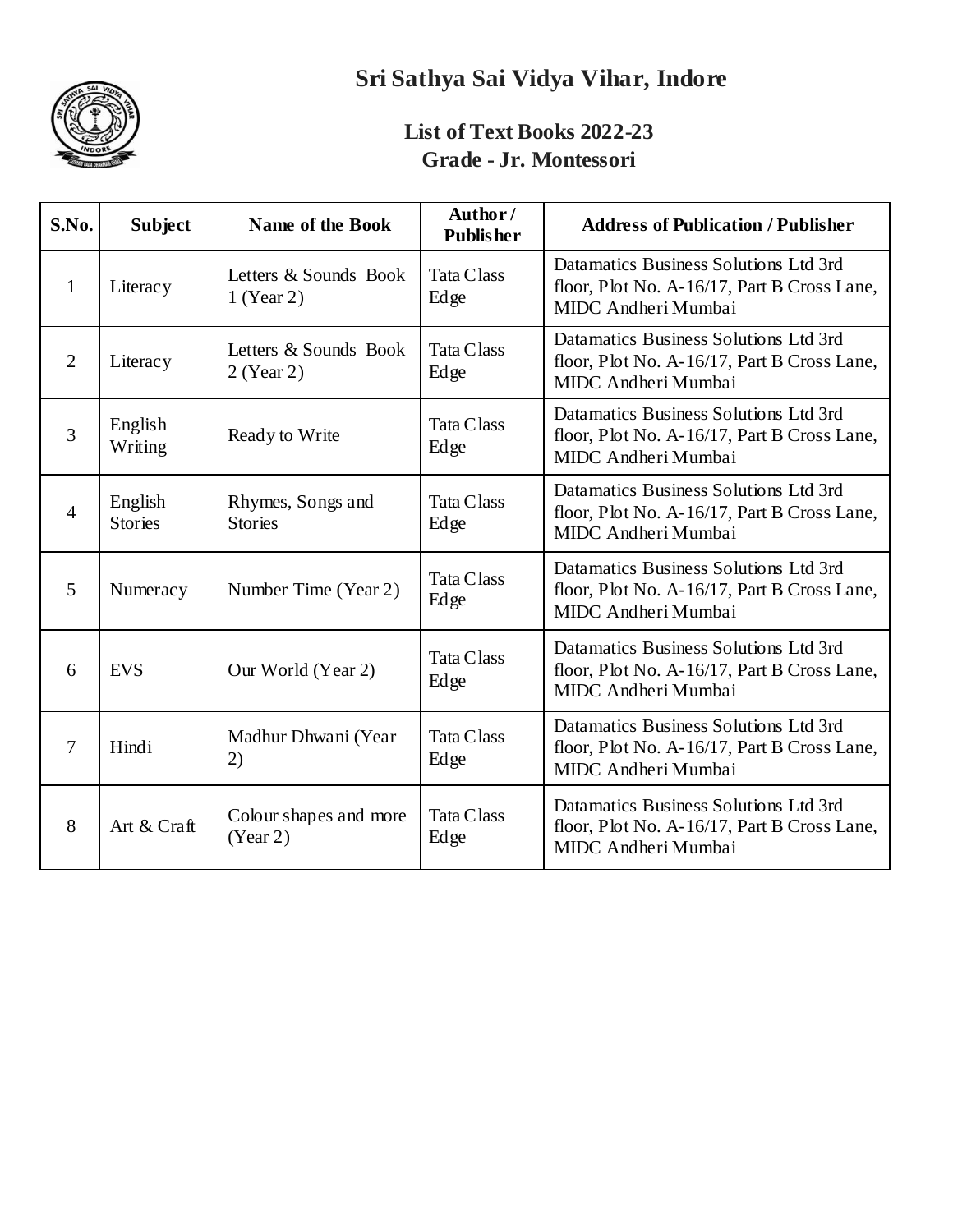

### **Sri Sathya Sai Vidya Vihar, Indore List of Text Books 2022-23 Grade - Sr. Montessori**

| S.No.          | <b>Subject</b>            | Name of the Book                    | Author/<br><b>Publisher</b> | <b>Address of Publication / Publisher</b>                                                                   |
|----------------|---------------------------|-------------------------------------|-----------------------------|-------------------------------------------------------------------------------------------------------------|
| 1              | Literacy                  | Letters & Sounds<br>Book 1 (Year 3) | Tata Class<br>Edge          | Datamatics Business Solutions Ltd 3rd<br>floor, Plot No. A-16/17, Part B Cross Lane,<br>MIDC Andheri Mumbai |
| $\overline{2}$ | Literacy                  | Letters & Sounds<br>Book 2 (Year 3) | Tata Class<br>Edge          | Datamatics Business Solutions Ltd 3rd<br>floor, Plot No. A-16/17, Part B Cross Lane,<br>MIDC Andheri Mumbai |
| $\overline{3}$ | English<br>Writing        | Ready to Write                      | Tata Class<br>Edge          | Datamatics Business Solutions Ltd 3rd<br>floor, Plot No. A-16/17, Part B Cross Lane,<br>MIDC Andheri Mumbai |
| $\overline{4}$ | English<br><b>Stories</b> | Rhymes, Songs and<br><b>Stories</b> | Tata Class<br>Edge          | Datamatics Business Solutions Ltd 3rd<br>floor, Plot No. A-16/17, Part B Cross Lane,<br>MIDC Andheri Mumbai |
| 5              | Numeracy                  | Number Time Book<br>1 (Year 3)      | Tata Class<br>Edge          | Datamatics Business Solutions Ltd 3rd<br>floor, Plot No. A-16/17, Part B Cross Lane,<br>MIDC Andheri Mumbai |
| 6              | Numeracy                  | Number Time Book<br>$2$ (Year 3)    | <b>Tata Class</b><br>Edge   | Datamatics Business Solutions Ltd 3rd<br>floor, Plot No. A-16/17, Part B Cross Lane,<br>MIDC Andheri Mumbai |
| $\overline{7}$ | $EVS - 1$                 | Our World Book 1<br>(Year 3)        | Tata Class<br>Edge          | Datamatics Business Solutions Ltd 3rd<br>floor, Plot No. A-16/17, Part B Cross Lane,<br>MIDC Andheri Mumbai |
| 8              | $EVS - 2$                 | Our World Book 2<br>(Year 3)        | <b>Tata Class</b><br>Edge   | Datamatics Business Solutions Ltd 3rd<br>floor, Plot No. A-16/17, Part B Cross Lane,<br>MIDC Andheri Mumbai |
| 9              | Hindi                     | Madhur Dhwani<br>(Year 3)           | Tata Class<br>Edge          | Datamatics Business Solutions Ltd 3rd<br>floor, Plot No. A-16/17, Part B Cross Lane,<br>MIDC Andheri Mumbai |
| 10             | Art & Craft               | Colour shapes and<br>more (Year 2)  | Tata Class<br>Edge          | Datamatics Business Solutions Ltd 3rd<br>floor, Plot No. A-16/17, Part B Cross Lane,<br>MIDC Andheri Mumbai |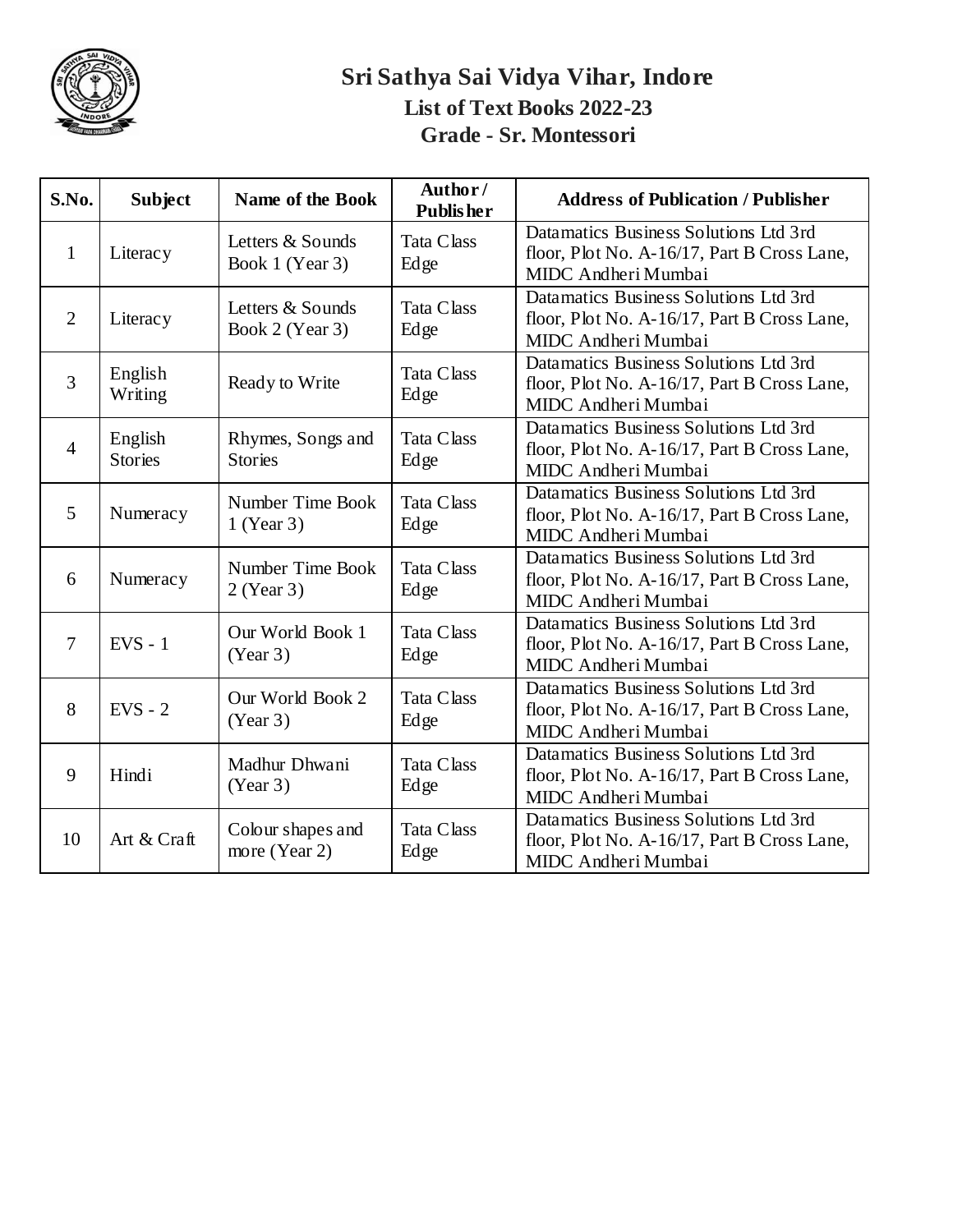

### **Sri Sathya Sai Vidya Vihar, Indore List of Text Books 2022-23 Grade – I**

| S.No.          | <b>Subject</b>                                 | <b>Name of the Book</b>            | Author/<br><b>Publisher</b> | <b>Address of Publication / Publisher</b>                                                                   |
|----------------|------------------------------------------------|------------------------------------|-----------------------------|-------------------------------------------------------------------------------------------------------------|
| $\mathbf{1}$   | English<br>Main Text<br><b>Book</b>            | English Student Book<br>Grade 1    | <b>Tata Class</b><br>Edge   | Datamatics Business Solutions Ltd 3rd<br>floor, Plot No. A-16/17, Part B Cross<br>Lane, MIDC Andheri Mumbai |
| $\overline{2}$ | English<br>Workbook                            | English Work Book<br>Grade 1       | <b>Tata Class</b><br>Edge   | Datamatics Business Solutions Ltd 3rd<br>floor, Plot No. A-16/17, Part B Cross<br>Lane, MIDC Andheri Mumbai |
| 3              | <b>Mathematics</b><br>Main Text<br><b>Book</b> | Math Student Book<br>Grade 1       | <b>Tata Class</b><br>Edge   | Datamatics Business Solutions Ltd 3rd<br>floor, Plot No. A-16/17, Part B Cross<br>Lane, MIDC Andheri Mumbai |
| $\overline{4}$ | <b>Mathematics</b><br>Workbook                 | Math Work Book Grade<br>1          | <b>Tata Class</b><br>Edge   | Datamatics Business Solutions Ltd 3rd<br>floor, Plot No. A-16/17, Part B Cross<br>Lane, MIDC Andheri Mumbai |
| 5              | <b>EVS</b>                                     | <b>EVS Student Book</b><br>Grade 1 | <b>Tata Class</b><br>Edge   | Datamatics Business Solutions Ltd 3rd<br>floor, Plot No. A-16/17, Part B Cross<br>Lane, MIDC Andheri Mumbai |
| 6              | <b>EVS</b><br>Workbook                         | <b>EVS Work Book Grade</b><br>1    | <b>Tata Class</b><br>Edge   | Datamatics Business Solutions Ltd 3rd<br>floor, Plot No. A-16/17, Part B Cross<br>Lane, MIDC Andheri Mumbai |
| 7              | Hindi                                          | Rimjhim Bhag - 1                   | N.C.E.R.T.                  | NCERT Campus, Sri Aurbindo Marg,<br>New Delhi-16                                                            |
| 8              | Computer                                       | IT KODE - 1                        | <b>YEP</b><br>Education     | B-58 Janta Colony, Shivaji Vihar, New<br>Delhi                                                              |
| 9              | General<br>Knowledge                           | New General<br>Knowledge - 1       | Creative Kids               | EDU Solutions PVT. LTD. B-18, 2nd<br>Floor, Sector 65, Noida UP                                             |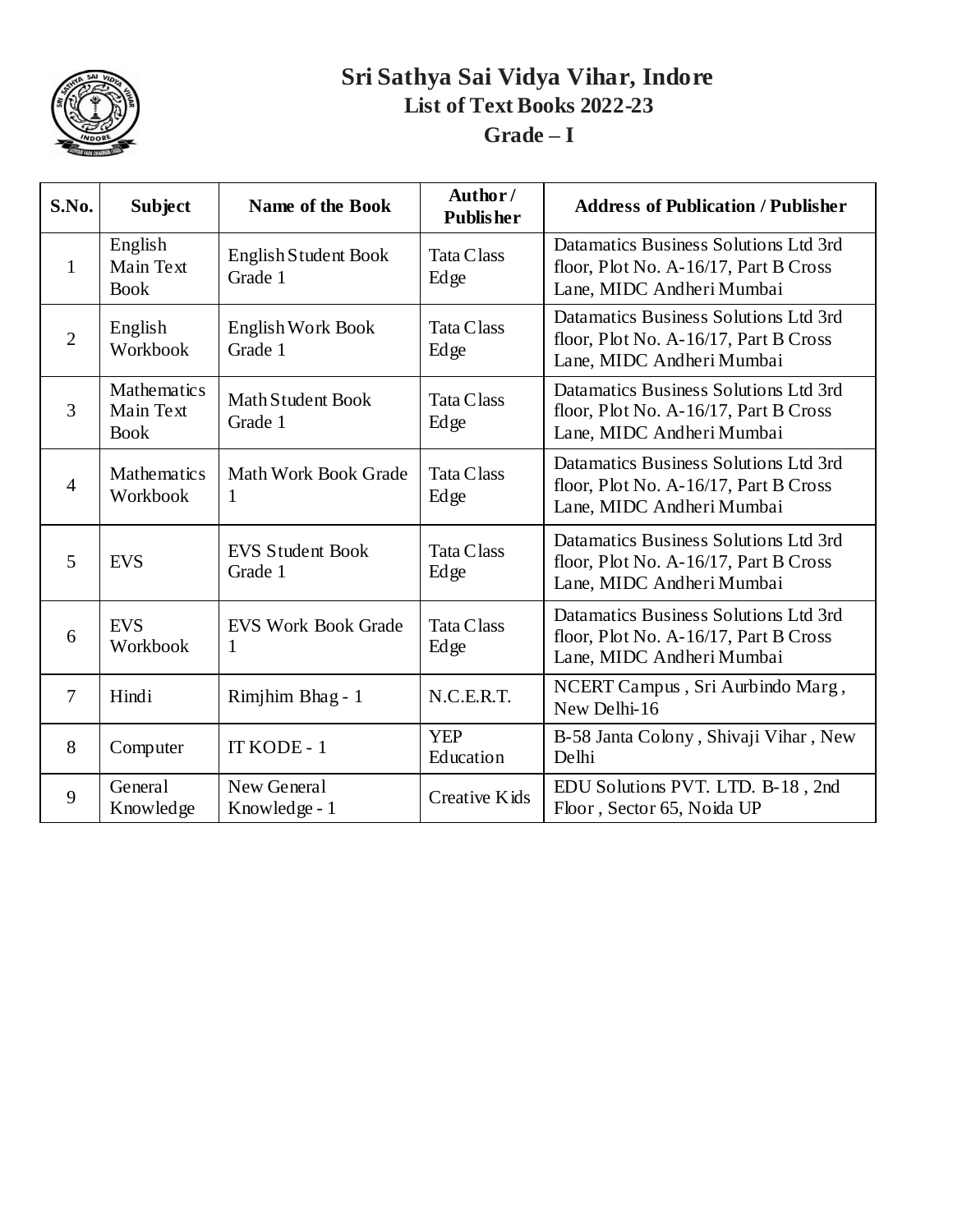

### **Sri Sathya Sai Vidya Vihar, Indore List of Text Books 2022-23 Grade – II**

| S.No.          | <b>Subject</b>                                 | Name of the Book                              | Author/<br><b>Publisher</b> | <b>Address of Publication / Publisher</b>                                                                   |
|----------------|------------------------------------------------|-----------------------------------------------|-----------------------------|-------------------------------------------------------------------------------------------------------------|
| 1              | English<br>Main Text<br><b>Book</b>            | English Student Book<br>Grade 2               | <b>Tata Class</b><br>Edge   | Datamatics Business Solutions Ltd 3rd<br>floor, Plot No. A-16/17, Part B Cross<br>Lane, MIDC Andheri Mumbai |
| $\overline{2}$ | English<br>Workbook                            | English Work Book<br>Grade 2                  | <b>Tata Class</b><br>Edge   | Datamatics Business Solutions Ltd 3rd<br>floor, Plot No. A-16/17, Part B Cross<br>Lane, MIDC Andheri Mumbai |
| 3              | <b>Mathematics</b><br>Main Text<br><b>Book</b> | Math Student Book<br>Grade 2                  | <b>Tata Class</b><br>Edge   | Datamatics Business Solutions Ltd 3rd<br>floor, Plot No. A-16/17, Part B Cross<br>Lane, MIDC Andheri Mumbai |
| $\overline{4}$ | <b>Mathematics</b><br>Workbook                 | <b>Math Work Book Grade</b><br>$\overline{2}$ | <b>Tata Class</b><br>Edge   | Datamatics Business Solutions Ltd 3rd<br>floor, Plot No. A-16/17, Part B Cross<br>Lane, MIDC Andheri Mumbai |
| 5              | <b>EVS</b>                                     | <b>EVS Student Book</b><br>Grade 2            | <b>Tata Class</b><br>Edge   | Datamatics Business Solutions Ltd 3rd<br>floor, Plot No. A-16/17, Part B Cross<br>Lane, MIDC Andheri Mumbai |
| 6              | <b>EVS</b><br>Workbook                         | <b>EVS Work Book Grade</b><br>$\overline{2}$  | <b>Tata Class</b><br>Edge   | Datamatics Business Solutions Ltd 3rd<br>floor, Plot No. A-16/17, Part B Cross<br>Lane, MIDC Andheri Mumbai |
| $\tau$         | Hindi                                          | Rimjhim Bhag - 2                              | N.C.E.R.T.                  | NCERT Campus Sri Aurbindo Marg,<br>New Delhi-16                                                             |
| 8              | Computer                                       | IT KODE - 2                                   | <b>YEP</b><br>Education     | B-58 Janta Colony, Shivaji Vihar, New<br>Delhi                                                              |
| 9              | General<br>Knowledge                           | New General<br>Knowledge - 2                  | <b>Creative Kids</b>        | EDU Solutions PVT. LTD. B-18, 2nd<br>Floor, Sector 65, Noida UP                                             |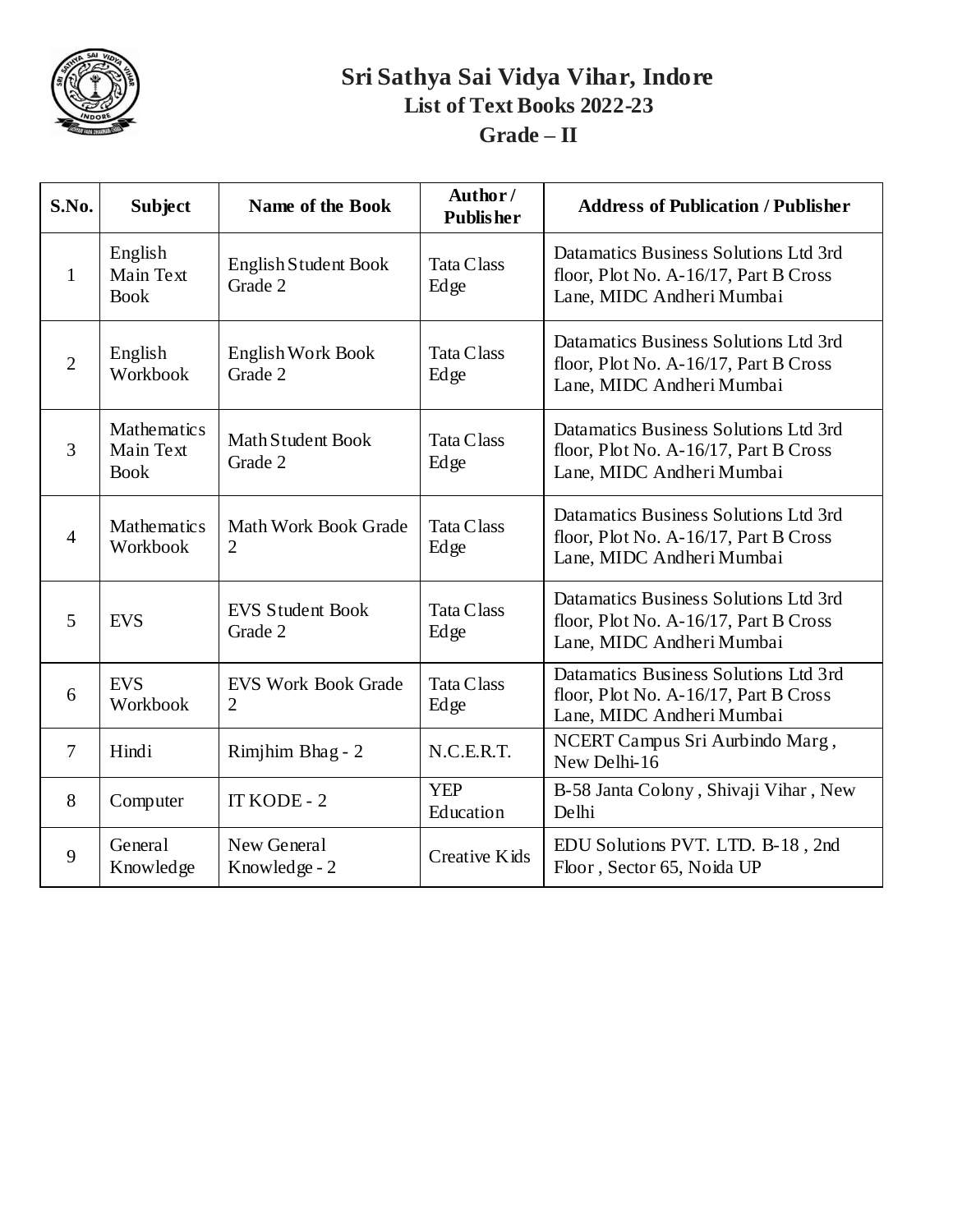

### **Sri Sathya Sai Vidya Vihar, Indore List of Text Books 2022-23 Grade – III**

| S.No.          | <b>Subject</b>                                 | Name of the Book                        | Author/<br><b>Publisher</b>                   | <b>Address of Publication / Publisher</b>                                                                   |
|----------------|------------------------------------------------|-----------------------------------------|-----------------------------------------------|-------------------------------------------------------------------------------------------------------------|
| 1              | English<br>Main Text<br><b>Book</b>            | English Student Book<br>Grade 3         | <b>Tata Class</b><br>Edge                     | Datamatics Business Solutions Ltd 3rd<br>floor, Plot No. A-16/17, Part B Cross<br>Lane, MIDC Andheri Mumbai |
| $\overline{2}$ | English<br>Workbook                            | <b>English Work Book</b><br>Grade 3     | <b>Tata Class</b><br>Edge                     | Datamatics Business Solutions Ltd 3rd<br>floor, Plot No. A-16/17, Part B Cross<br>Lane, MIDC Andheri Mumbai |
| $\overline{3}$ | English<br>Grammar                             | The New Grammar<br>Tree $-3$            | Oxford<br>Publication                         | 22 Workspace, 2nd Floor, New Delhi                                                                          |
| $\overline{4}$ | Hindi<br>Main Text<br><b>Book</b>              | Rimjhim Bhag - 3                        | N.C.E.R.T.                                    | NCERT Campus Sri Aurbindo Marg,<br>New Delhi-16                                                             |
| 5              | Hindi<br>Grammar                               | Main aur Mera Vyakaran<br>New Edition-3 | <b>New</b><br>Saraswati<br>House Pvt.<br>Ltd. | Second Floor, MGM Tower, 19 Ansari<br>Road, Daryaganj , New Delhi                                           |
| 6              | <b>Mathematics</b><br>Main Text<br><b>Book</b> | Math Student Book<br>Grade 3            | <b>Tata Class</b><br>Edge                     | Datamatics Business Solutions Ltd 3rd<br>floor, Plot No. A-16/17, Part B Cross<br>Lane, MIDC Andheri Mumbai |
| $\overline{7}$ | <b>Mathematics</b><br>Wookbook                 | Math Work Book Grade<br>3               | <b>Tata Class</b><br>Edge                     | Datamatics Business Solutions Ltd 3rd<br>floor, Plot No. A-16/17, Part B Cross<br>Lane, MIDC Andheri Mumbai |
| 8              | <b>EVS</b>                                     | <b>EVS Student Book</b><br>Grade 3      | <b>Tata Class</b><br>Edge                     | Datamatics Business Solutions Ltd 3rd<br>floor, Plot No. A-16/17, Part B Cross<br>Lane, MIDC Andheri Mumbai |
| 9              | <b>EVS</b><br>Workbook                         | <b>EVS Work Book Grade</b><br>3         | <b>Tata Class</b><br>Edge                     | Datamatics Business Solutions Ltd 3rd<br>floor, Plot No. A-16/17, Part B Cross<br>Lane, MIDC Andheri Mumbai |
| 10             | Computer                                       | IT KODE - 3                             | <b>YEP</b><br>Education                       | B-58 Janta Colony, Shivaji Vihar, New<br>Delhi                                                              |
| 11             | General<br>Knowledge                           | New General<br>Knowledge - 3            | Creative Kids                                 | EDU Solutions PVT. LTD. B-18, 2nd<br>Floor, Sector 65, Noida UP                                             |